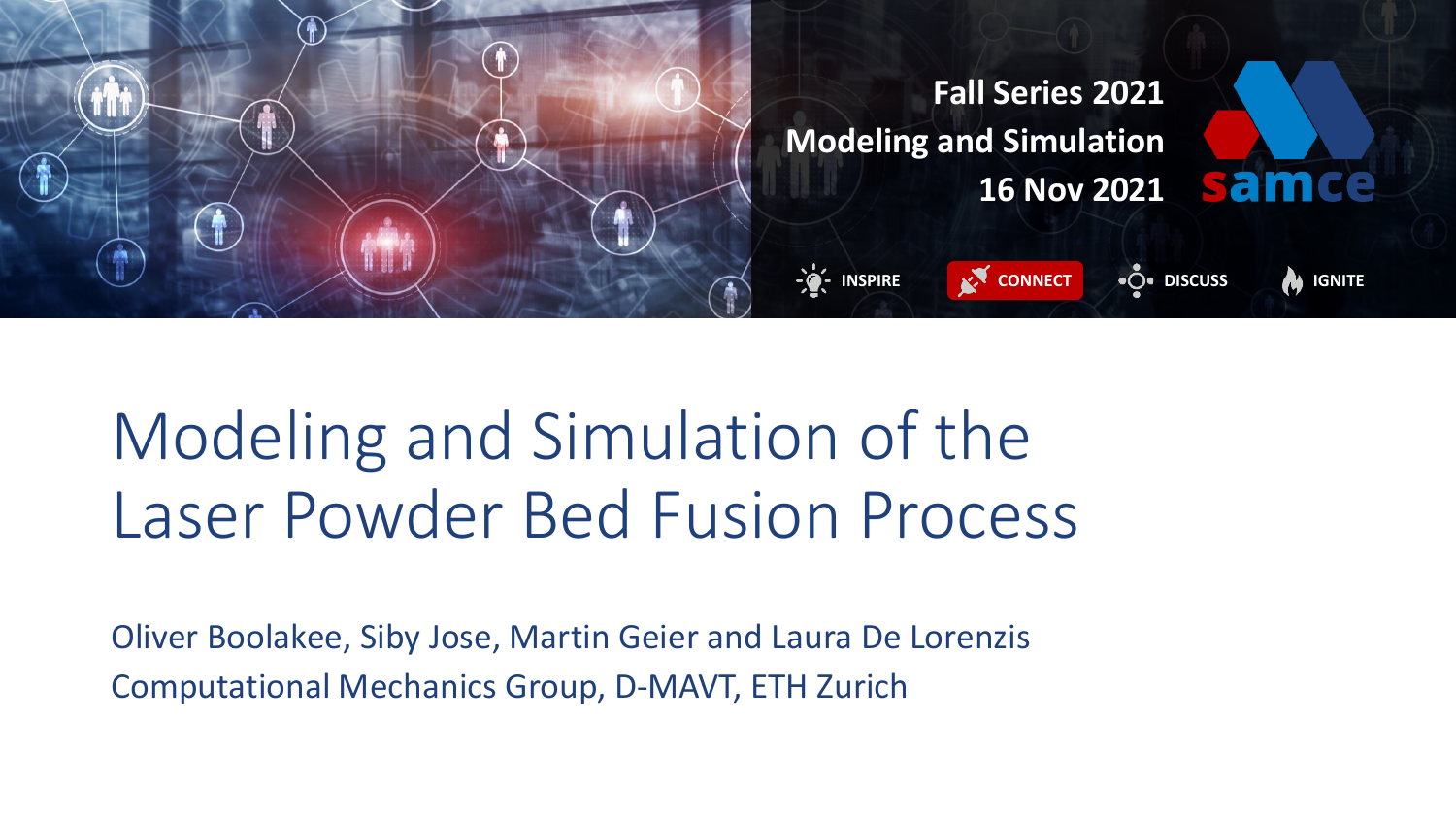### Laser powder bed fusion – first time right





Levine et al. (2020)



Stoudt et al. (2020)

#### Predictive capabilities by simulation for process-property relations

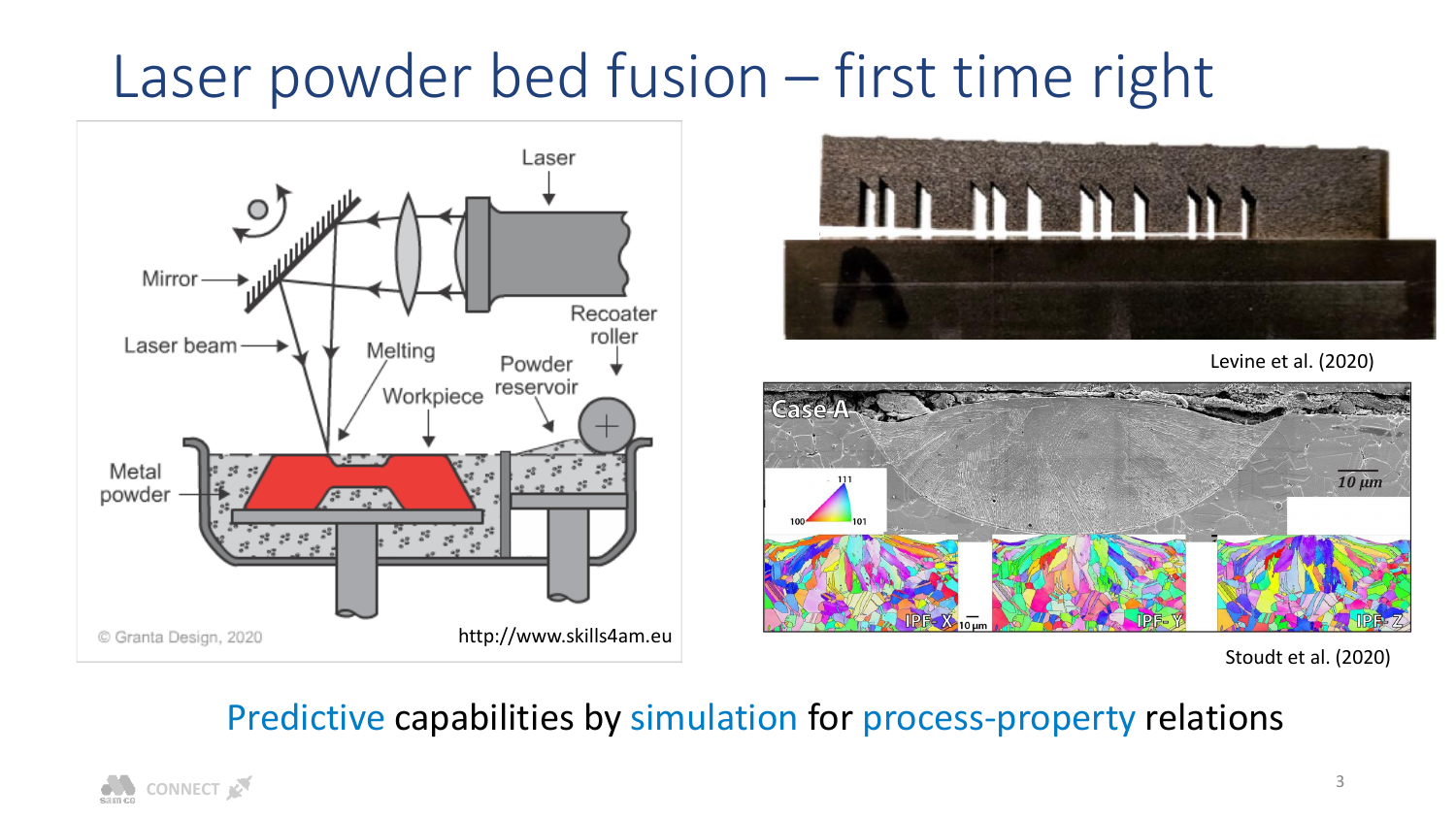## Challenge

**■ Multi-phase** 

**CONNECT** 

- **Multi-physics**
- **Multiple relevant** time and length scales



Temperature (K)

■ Solid mechanics using lattice Boltzmann?

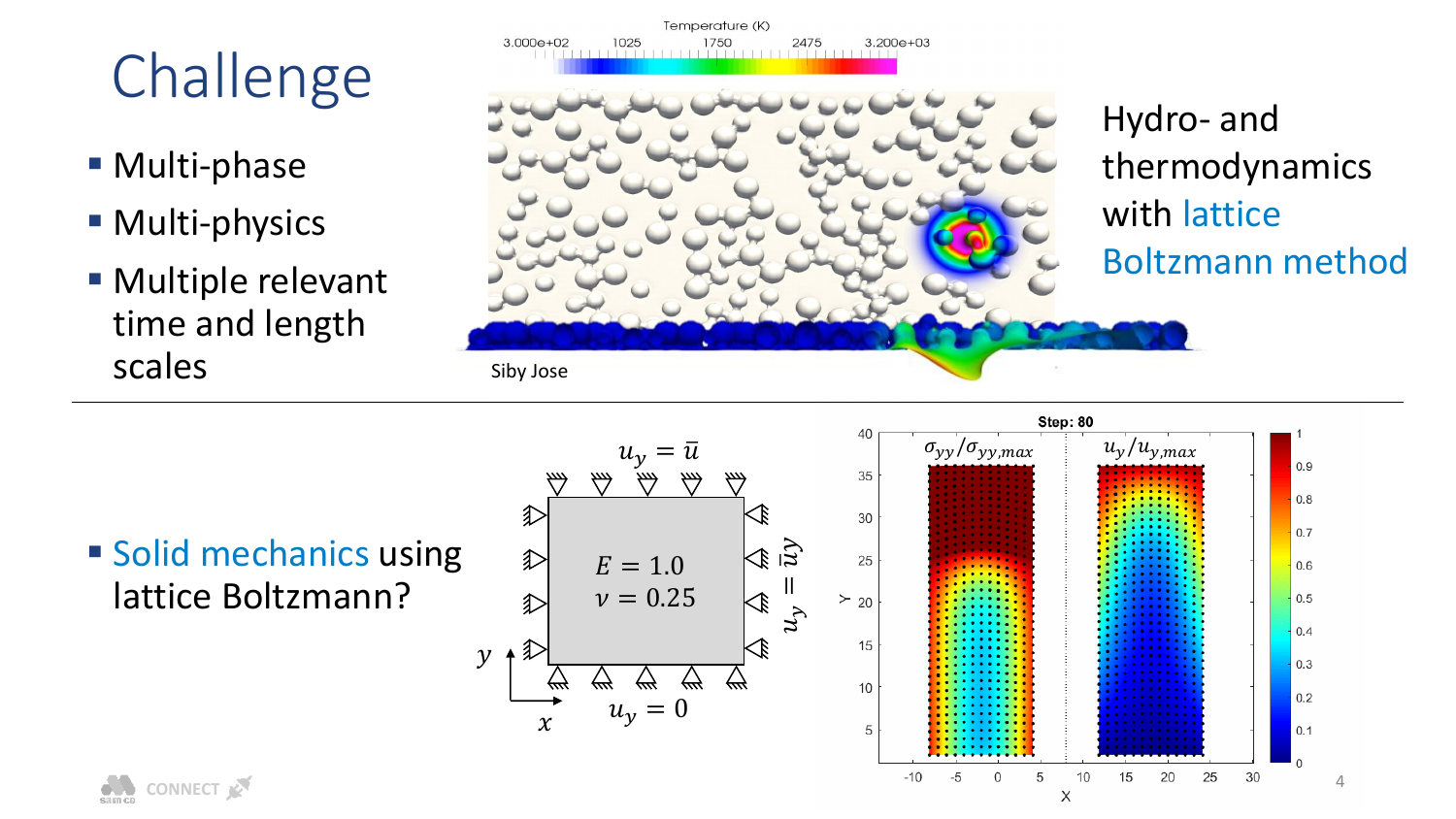### Support



- Discussion with starting/experienced researchers in the fields of
	- **Example 2** Lattice Boltzmann method
	- **E** Fluid-Structure interaction
- Data from additive manufacturing test beds
	- Integrating sphere
	- Neutron diffraction imaging
	- **Dynamic X-ray radiography**
- Open source code or library for ray tracing